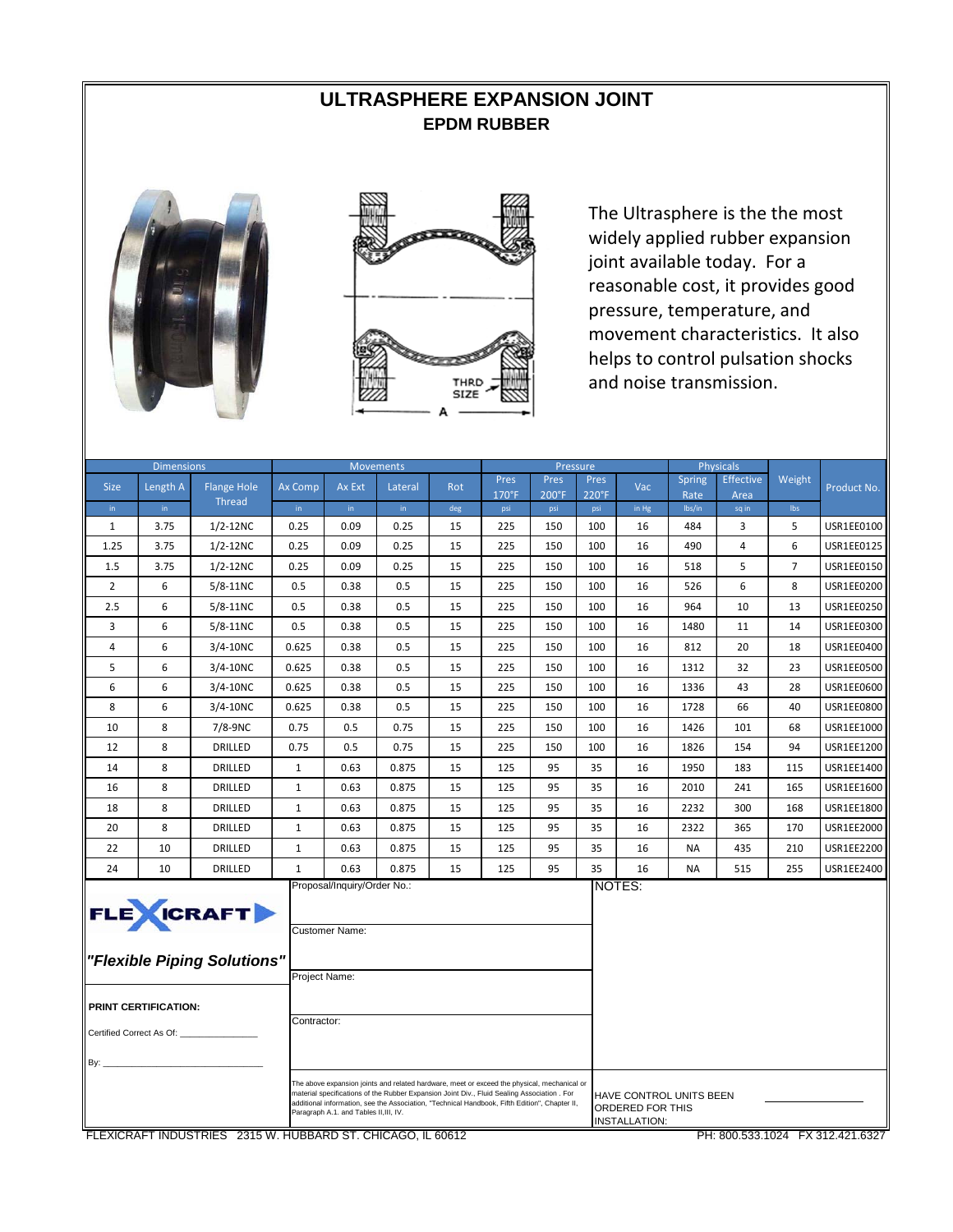# **ULTRASPHERE EXPANSION JOINT EPDM RUBBER - DRILLED FLANGE HOLES**





The Ultrasphere is the the most widely applied rubber expansion joint available today. For a reasonable cost, it provides good pressure, temperature, and movement characteristics. It also helps to control pulsation shocks and noise transmission.

| <b>Dimensions</b>        |                      |                             |                |                                               | <b>Movements</b>                                                                                                                                                                                                                                                                            |     |                        | Pressure               |                       |                                                                     |                | <b>Physicals</b> |                |                    |
|--------------------------|----------------------|-----------------------------|----------------|-----------------------------------------------|---------------------------------------------------------------------------------------------------------------------------------------------------------------------------------------------------------------------------------------------------------------------------------------------|-----|------------------------|------------------------|-----------------------|---------------------------------------------------------------------|----------------|------------------|----------------|--------------------|
| <b>Size</b>              | Length A             | <b>Flange Hole</b>          | <b>Ax Comp</b> | Ax Ext                                        | Lateral                                                                                                                                                                                                                                                                                     | Rot | Pres                   | Pres                   | Pres                  | Vac                                                                 | <b>Spring</b>  | Effective        | Weight         | Product No.        |
| in.                      | in.                  | <b>Thread</b>               | in.            | in.                                           | in.                                                                                                                                                                                                                                                                                         | deg | $170^{\circ}$ F<br>psi | $200^{\circ}$ F<br>psi | $220^{\circ}F$<br>psi | in Hg                                                               | Rate<br>Ibs/in | Area<br>sqin     | Ibs            |                    |
| $\mathbf{1}$             | 3.75                 | <b>DRILLED</b>              | 0.25           | 0.09                                          | 0.25                                                                                                                                                                                                                                                                                        | 15  | 225                    | 150                    | 100                   | 16                                                                  | 484            | 3                | 5              | USR1DEE0100        |
| 1.25                     | 3.75                 | DRILLED                     | 0.25           | 0.09                                          | 0.25                                                                                                                                                                                                                                                                                        | 15  | 225                    | 150                    | 100                   | 16                                                                  | 490            | 4                | 6              | USR1DEE0125        |
| 1.5                      | 3.75                 | DRILLED                     | 0.25           | 0.09                                          | 0.25                                                                                                                                                                                                                                                                                        | 15  | 225                    | 150                    | 100                   | 16                                                                  | 518            | 5                | $\overline{7}$ | USR1DEE0150        |
| $\overline{2}$           | 6                    | DRILLED                     | 0.5            | 0.38                                          | 0.5                                                                                                                                                                                                                                                                                         | 15  | 225                    | 150                    | 100                   | 16                                                                  | 526            | 6                | 8              | USR1DEE0200        |
| 2.5                      | 6                    | DRILLED                     | 0.5            | 0.38                                          | 0.5                                                                                                                                                                                                                                                                                         | 15  | 225                    | 150                    | 100                   | 16                                                                  | 964            | 10               | 13             | USR1DEE0250        |
| 3                        | 6                    | DRILLED                     | 0.5            | 0.38                                          | 0.5                                                                                                                                                                                                                                                                                         | 15  | 225                    | 150                    | 100                   | 16                                                                  | 1480           | 11               | 14             | USR1DEE0300        |
| 4                        | 6                    | DRILLED                     | 0.625          | 0.38                                          | 0.5                                                                                                                                                                                                                                                                                         | 15  | 225                    | 150                    | 100                   | 16                                                                  | 812            | 20               | 18             | USR1DEE0400        |
| 5                        | 6                    | DRILLED                     | 0.625          | 0.38                                          | 0.5                                                                                                                                                                                                                                                                                         | 15  | 225                    | 150                    | 100                   | 16                                                                  | 1312           | 32               | 23             | USR1DEE0500        |
| 6                        | 6                    | DRILLED                     | 0.625          | 0.38                                          | 0.5                                                                                                                                                                                                                                                                                         | 15  | 225                    | 150                    | 100                   | 16                                                                  | 1336           | 43               | 28             | USR1DEE0600        |
| 8                        | 6                    | DRILLED                     | 0.625          | 0.38                                          | 0.5                                                                                                                                                                                                                                                                                         | 15  | 225                    | 150                    | 100                   | 16                                                                  | 1728           | 66               | 40             | USR1DEE0800        |
| 10                       | 8                    | DRILLED                     | 0.75           | 0.5                                           | 0.75                                                                                                                                                                                                                                                                                        | 15  | 225                    | 150                    | 100                   | 16                                                                  | 1426           | 101              | 68             | USR1DEE1000        |
| 12                       | 8                    | DRILLED                     | 0.75           | 0.5                                           | 0.75                                                                                                                                                                                                                                                                                        | 15  | 225                    | 150                    | 100                   | 16                                                                  | 1826           | 154              | 94             | USR1DEE1200        |
| 14                       | 8                    | DRILLED                     | $\mathbf 1$    | 0.63                                          | 0.875                                                                                                                                                                                                                                                                                       | 15  | 125                    | 95                     | 35                    | 16                                                                  | 1950           | 183              | 115            | USR1DEE1400        |
| 16                       | 8                    | DRILLED                     | $\mathbf{1}$   | 0.63                                          | 0.875                                                                                                                                                                                                                                                                                       | 15  | 125                    | 95                     | 35                    | 16                                                                  | 2010           | 241              | 165            | <b>USR1DEE1600</b> |
| 18                       | 8                    | DRILLED                     | $\mathbf{1}$   | 0.63                                          | 0.875                                                                                                                                                                                                                                                                                       | 15  | 125                    | 95                     | 35                    | 16                                                                  | 2232           | 300              | 168            | USR1DEE1800        |
| 20                       | 8                    | DRILLED                     | $\mathbf{1}$   | 0.63                                          | 0.875                                                                                                                                                                                                                                                                                       | 15  | 125                    | 95                     | 35                    | 16                                                                  | 2322           | 365              | 170            | USR1DEE2000        |
| 22                       | 10                   | DRILLED                     | $\mathbf{1}$   | 0.63                                          | 0.875                                                                                                                                                                                                                                                                                       | 15  | 125                    | 95                     | 35                    | 16                                                                  | <b>NA</b>      | 435              | 210            | <b>USR1DEE2200</b> |
| 24                       | 10                   | DRILLED                     | $\mathbf{1}$   | 0.63                                          | 0.875                                                                                                                                                                                                                                                                                       | 15  | 125                    | 95                     | 35                    | 16                                                                  | <b>NA</b>      | 515              | 255            | USR1DEE2400        |
|                          |                      | FLE <b>XICRAFT</b>          |                | Proposal/Inquiry/Order No.:<br>Customer Name: |                                                                                                                                                                                                                                                                                             |     |                        |                        |                       | NOTES:                                                              |                |                  |                |                    |
|                          |                      | "Flexible Piping Solutions" |                | Project Name:                                 |                                                                                                                                                                                                                                                                                             |     |                        |                        |                       |                                                                     |                |                  |                |                    |
|                          | PRINT CERTIFICATION: |                             |                |                                               |                                                                                                                                                                                                                                                                                             |     |                        |                        |                       |                                                                     |                |                  |                |                    |
| Certified Correct As Of: |                      | Contractor:                 |                |                                               |                                                                                                                                                                                                                                                                                             |     |                        |                        |                       |                                                                     |                |                  |                |                    |
| By: $_{-}$               |                      |                             |                |                                               |                                                                                                                                                                                                                                                                                             |     |                        |                        |                       |                                                                     |                |                  |                |                    |
|                          |                      |                             |                | Paragraph A.1. and Tables II, III, IV.        | The above expansion joints and related hardware, meet or exceed the physical, mechanical or<br>material specifications of the Rubber Expansion Joint Div., Fluid Sealing Association . For<br>additional information, see the Association, "Technical Handbook, Fifth Edition", Chapter II, |     |                        |                        |                       | HAVE CONTROL UNITS BEEN<br>ORDERED FOR THIS<br><b>INSTALLATION:</b> |                |                  |                |                    |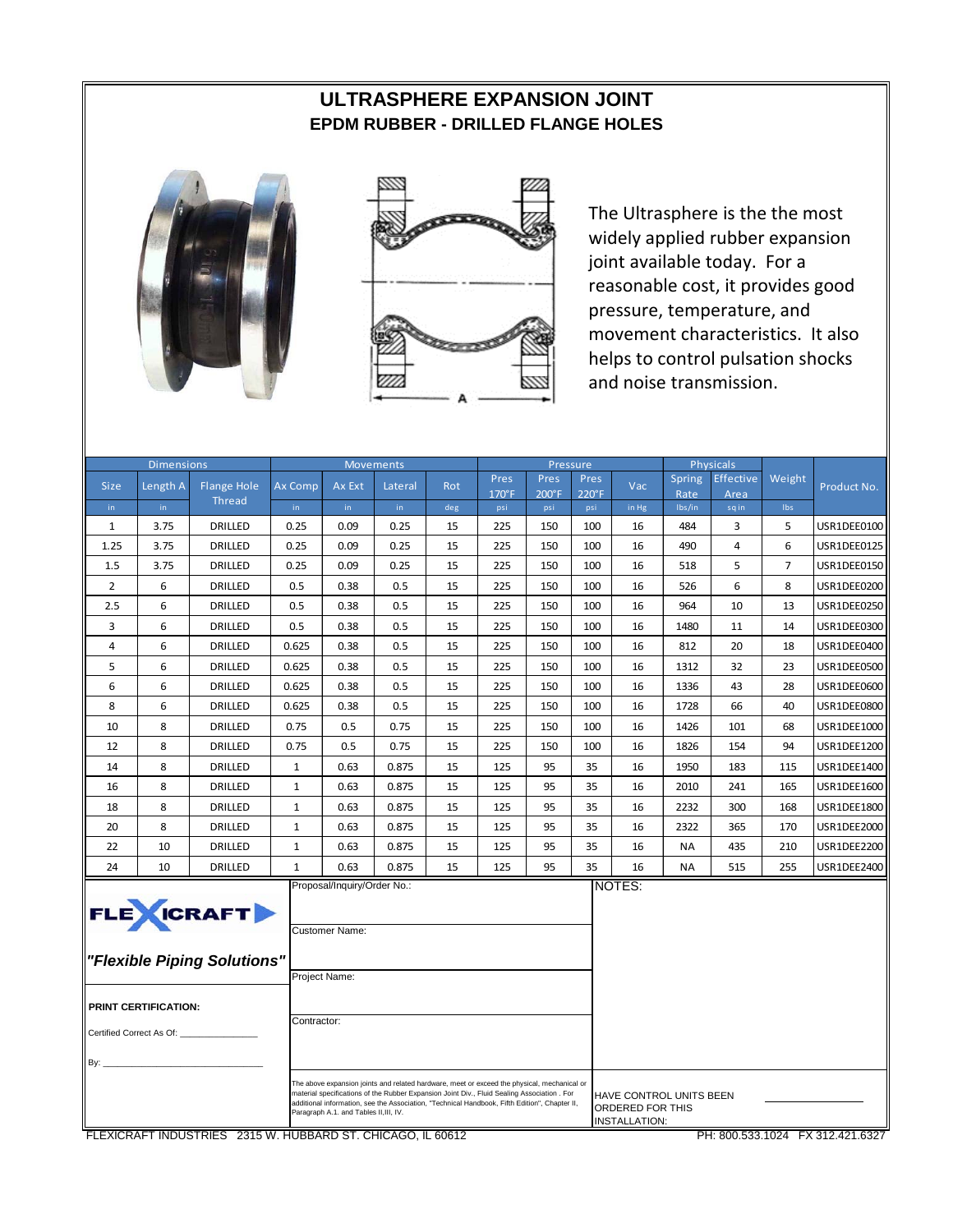# **ULTRASPHERE EXPANSION JOINT NEOPRENE RUBBER**





The Ultrasphere is the most widely applied rubber expansion joint available today. For a reasonable cost, it provides good pressure, temperature, and movement characteristics. It also helps to control pulsation shocks and noise transmission.

|                          | <b>Dimensions</b>                      |                             |              |                | <b>Movements</b>            |     |                                                                                                                                                                                            |                                  | Pressure |                                   |                | Physicals        |                |                   |
|--------------------------|----------------------------------------|-----------------------------|--------------|----------------|-----------------------------|-----|--------------------------------------------------------------------------------------------------------------------------------------------------------------------------------------------|----------------------------------|----------|-----------------------------------|----------------|------------------|----------------|-------------------|
| <b>Size</b>              | Length A                               | <b>Flange Hole</b>          | Ax Comp      | Ax Ext         | Lateral                     | Rot |                                                                                                                                                                                            | Pres 170°F Pres 200°F Pres 220°F |          | Vac                               | <b>Spring</b>  | <b>Effective</b> | Weight         | Product No.       |
| in.                      | in.                                    | Thread                      | in           | in.            | in.                         | deg | psi                                                                                                                                                                                        | psi                              | psi      | in Hg                             | Rate<br>Ibs/in | Area<br>sq in    | <b>Ibs</b>     |                   |
| $\mathbf{1}$             | 3.75                                   | $1/2 - 12NC$                | 0.25         | 0.09           | 0.25                        | 15  | 225                                                                                                                                                                                        | 150                              | 100      | 16                                | 484            | 3                | 5              | USR1NN0100        |
| 1.25                     | 3.75                                   | $1/2 - 12NC$                | 0.25         | 0.09           | 0.25                        | 15  | 225                                                                                                                                                                                        | 150                              | 100      | 16                                | 490            | 4                | 6              | <b>USR1NN0125</b> |
| 1.5                      | 3.75                                   | $1/2 - 12NC$                | 0.25         | 0.09           | 0.25                        | 15  | 225                                                                                                                                                                                        | 150                              | 100      | 16                                | 518            | 5                | $\overline{7}$ | <b>USR1NN0150</b> |
| $\overline{2}$           | 6                                      | $5/8-11NC$                  | 0.50         | 0.38           | 0.5                         | 15  | 225                                                                                                                                                                                        | 150                              | 100      | 16                                | 526            | 6                | 8              | <b>USR1NN0200</b> |
| 2.5                      | 6                                      | 5/8-11NC                    | 0.50         | 0.38           | 0.5                         | 15  | 225                                                                                                                                                                                        | 150                              | 100      | 16                                | 964            | 10               | 13             | USR1NN0250        |
| 3                        | 6                                      | 5/8-11NC                    | 0.50         | 0.38           | 0.5                         | 15  | 225                                                                                                                                                                                        | 150                              | 100      | 16                                | 1480           | 11               | 14             | USR1NN0300        |
| 4                        | 6                                      | $3/4 - 10NC$                | 0.625        | 0.38           | 0.5                         | 15  | 225                                                                                                                                                                                        | 150                              | 100      | 16                                | 812            | 20               | 18             | USR1NN0400        |
| 5                        | 6                                      | $3/4 - 10NC$                | 0.625        | 0.38           | 0.5                         | 15  | 225                                                                                                                                                                                        | 150                              | 100      | 16                                | 1312           | 32               | 23             | <b>USR1NN0500</b> |
| 6                        | 6                                      | $3/4 - 10NC$                | 0.625        | 0.38           | 0.5                         | 15  | 225                                                                                                                                                                                        | 150                              | 100      | 16                                | 1336           | 43               | 28             | USR1NN0600        |
| 8                        | 6                                      | 3/4-10NC                    | 0.625        | 0.38           | 0.5                         | 15  | 225                                                                                                                                                                                        | 150                              | 100      | 16                                | 1728           | 66               | 40             | USR1NN0800        |
| 10                       | 8                                      | 7/8-9NC                     | 0.75         | 0.5            | 0.75                        | 15  | 225                                                                                                                                                                                        | 150                              | 100      | 16                                | 1426           | 101              | 68             | USR1NN1000        |
| 12                       | 8                                      | DRILLED                     | 0.75         | 0.5            | 0.75                        | 15  | 225                                                                                                                                                                                        | 150                              | 100      | 16                                | 1826           | 154              | 94             | USR1NN1200        |
| 14                       | 8                                      | DRILLED                     | $\mathbf{1}$ | 0.63           | 0.875                       | 15  | 125                                                                                                                                                                                        | 95                               | 35       | 16                                | 1950           | 183              | 115            | USR1NN1400        |
| 16                       | 8                                      | <b>DRILLED</b>              | $\mathbf{1}$ | 0.63           | 0.875                       | 15  | 125                                                                                                                                                                                        | 95                               | 35       | 16                                | 2010           | 241              | 165            | USR1NN1600        |
| 18                       | 8                                      | DRILLED                     | $\mathbf{1}$ | 0.63           | 0.875                       | 15  | 125                                                                                                                                                                                        | 95                               | 35       | 16                                | 2232           | 300              | 168            | USR1NN1800        |
| 20                       | 8                                      | DRILLED                     | $\mathbf{1}$ | 0.63           | 0.875                       | 15  | 125                                                                                                                                                                                        | 95                               | 35       | 16                                | 2322           | 365              | 170            | USR1NN2000        |
| 22                       | 10                                     | DRILLED                     | $\mathbf{1}$ | 0.63           | 0.875                       | 15  | 125                                                                                                                                                                                        | 95                               | 35       | 16                                | NA             | 435              | 210            | USR1NN2200        |
| 24                       | 10                                     | DRILLED                     | $\mathbf{1}$ | 0.63           | 0.875                       | 15  | 125                                                                                                                                                                                        | 95                               | 35       | 16                                | ΝA             | 515              | 255            | USR1NN2400        |
|                          |                                        | FLE <b>XICRAFT</b>          |              | Customer Name: | Proposal/Inquiry/Order No.: |     |                                                                                                                                                                                            |                                  |          | NOTES:                            |                |                  |                |                   |
|                          |                                        | "Flexible Piping Solutions" |              |                |                             |     |                                                                                                                                                                                            |                                  |          |                                   |                |                  |                |                   |
|                          |                                        |                             |              | Project Name:  |                             |     |                                                                                                                                                                                            |                                  |          |                                   |                |                  |                |                   |
|                          |                                        |                             |              |                |                             |     |                                                                                                                                                                                            |                                  |          |                                   |                |                  |                |                   |
|                          | <b>PRINT CERTIFICATION:</b>            |                             |              | Contractor:    |                             |     |                                                                                                                                                                                            |                                  |          |                                   |                |                  |                |                   |
| Certified Correct As Of: |                                        |                             |              |                |                             |     |                                                                                                                                                                                            |                                  |          |                                   |                |                  |                |                   |
| By:                      |                                        |                             |              |                |                             |     |                                                                                                                                                                                            |                                  |          |                                   |                |                  |                |                   |
|                          |                                        |                             |              |                |                             |     |                                                                                                                                                                                            |                                  |          |                                   |                |                  |                |                   |
|                          |                                        |                             |              |                |                             |     | The above expansion joints and related hardware, meet or exceed the physical, mechanical or<br>material specifications of the Rubber Expansion Joint Div., Fluid Sealing Association . For |                                  |          | HAVE CONTROL UNITS BEEN           |                |                  |                |                   |
|                          |                                        |                             |              |                |                             |     | additional information, see the Association, "Technical Handbook, Fifth Edition", Chapter II,                                                                                              |                                  |          | ORDERED FOR THIS<br>INSTALLATION: |                |                  |                |                   |
|                          | Paragraph A.1. and Tables II, III, IV. |                             |              |                |                             |     |                                                                                                                                                                                            |                                  |          |                                   |                |                  |                |                   |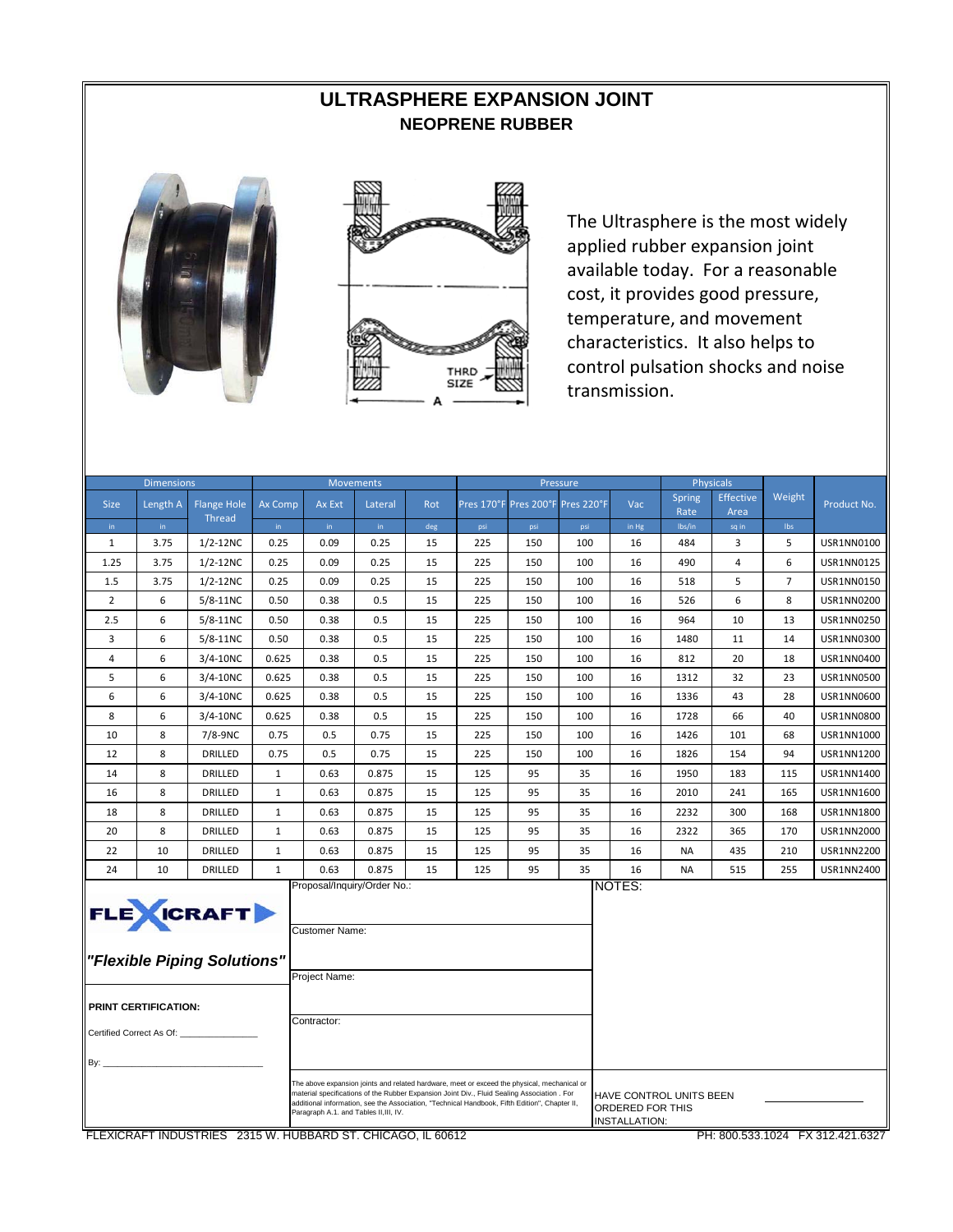#### **ULTRASPHERE EXPANSION JOINT NEOPRENE RUBBER - DRILLED FLANGE HOLES**





The Ultrasphere is the most widely applied rubber expansion joint available today. For a reasonable cost, it provides good pressure, temperature, and movement characteristics. It also helps to control pulsation shocks and noise transmission.

|                    | <b>Dimensions</b>           |                                                                                      |              |                                                | <b>Movements</b>                                                                                                                                                                                                                                                                                                                      |           |            |            | Pressure   |                                                              |               | <b>Physicals</b> |                | Product No.        |  |
|--------------------|-----------------------------|--------------------------------------------------------------------------------------|--------------|------------------------------------------------|---------------------------------------------------------------------------------------------------------------------------------------------------------------------------------------------------------------------------------------------------------------------------------------------------------------------------------------|-----------|------------|------------|------------|--------------------------------------------------------------|---------------|------------------|----------------|--------------------|--|
| <b>Size</b>        | Length A                    | Flange Hole   Ax Comp                                                                |              | Ax Ext                                         | Lateral                                                                                                                                                                                                                                                                                                                               | Rot       | Pres       | Pres       | Pres       | Vac                                                          | Spring        | <b>Effective</b> | Weight         |                    |  |
|                    |                             | <b>Thread</b>                                                                        |              |                                                |                                                                                                                                                                                                                                                                                                                                       |           | 170°F      | 200°F      | 220°F      |                                                              | Rate          | Area             |                |                    |  |
| in<br>$\mathbf{1}$ | in.<br>3.75                 | DRILLED                                                                              | in.<br>0.25  | in.<br>0.09                                    | in.<br>0.25                                                                                                                                                                                                                                                                                                                           | deg<br>15 | psi<br>225 | psi<br>150 | psi<br>100 | in Hg<br>16                                                  | Ibs/in<br>484 | sqin<br>3        | Ibs<br>5       | USR1DNN0100        |  |
| 1.25               | 3.75                        | DRILLED                                                                              | 0.25         | 0.09                                           | 0.25                                                                                                                                                                                                                                                                                                                                  | 15        | 225        | 150        | 100        | 16                                                           | 490           | 4                | 6              | USR1DNN0125        |  |
| 1.5                | 3.75                        | DRILLED                                                                              | 0.25         | 0.09                                           | 0.25                                                                                                                                                                                                                                                                                                                                  | 15        | 225        | 150        | 100        | 16                                                           | 518           | 5                | $\overline{7}$ | USR1DNN0150        |  |
| $\overline{2}$     | 6                           | DRILLED                                                                              | 0.50         | 0.38                                           | 0.5                                                                                                                                                                                                                                                                                                                                   | 15        | 225        | 150        | 100        | 16                                                           | 526           | 6                | 8              | USR1DNN0200        |  |
| 2.5                | 6                           | DRILLED                                                                              | 0.50         | 0.38                                           | 0.5                                                                                                                                                                                                                                                                                                                                   | 15        | 225        | 150        | 100        | 16                                                           | 964           | 10               | 13             | USR1DNN0250        |  |
| 3                  | 6                           | DRILLED                                                                              | 0.50         | 0.38                                           | 0.5                                                                                                                                                                                                                                                                                                                                   | 15        | 225        | 150        | 100        | 16                                                           | 1480          | 11               | 14             | USR1DNN0300        |  |
| 4                  | 6                           | DRILLED                                                                              | 0.625        | 0.38                                           | 0.5                                                                                                                                                                                                                                                                                                                                   | 15        | 225        | 150        | 100        | 16                                                           | 812           | 20               | 18             | USR1DNN0400        |  |
| 5                  | 6                           | DRILLED                                                                              | 0.625        | 0.38                                           | 0.5                                                                                                                                                                                                                                                                                                                                   | 15        | 225        | 150        | 100        | 16                                                           | 1312          | 32               | 23             | USR1DNN0500        |  |
| 6                  | 6                           | DRILLED                                                                              | 0.625        | 0.38                                           | 0.5                                                                                                                                                                                                                                                                                                                                   | 15        | 225        | 150        | 100        | 16                                                           | 1336          | 43               | 28             | USR1DNN0600        |  |
| 8                  | 6                           | DRILLED                                                                              | 0.625        | 0.38                                           | 0.5                                                                                                                                                                                                                                                                                                                                   | 15        | 225        | 150        | 100        | 16                                                           | 1728          | 66               | 40             | USR1DNN0800        |  |
| 10                 | 8                           | DRILLED                                                                              | 0.75         | 0.5                                            | 0.75                                                                                                                                                                                                                                                                                                                                  | 15        | 225        | 150        | 100        | 16                                                           | 1426          | 101              | 68             | USR1DNN1000        |  |
| 12                 | 8                           | DRILLED                                                                              | 0.75         | 0.5                                            | 0.75                                                                                                                                                                                                                                                                                                                                  | 15        | 225        | 150        | 100        | 16                                                           | 1826          | 154              | 94             | USR1DNN1200        |  |
| 14                 | 8                           | DRILLED                                                                              | $\mathbf{1}$ | 0.63                                           | 0.875                                                                                                                                                                                                                                                                                                                                 | 15        | 125        | 95         | 35         | 16                                                           | 1950          | 183              | 115            | USR1DNN1400        |  |
| 16                 | 8                           | DRILLED                                                                              | $\mathbf{1}$ | 0.63                                           | 0.875                                                                                                                                                                                                                                                                                                                                 | 15        | 125        | 95         | 35         | 16                                                           | 2010          | 241              | 165            | USR1DNN1600        |  |
| 18                 | 8                           | DRILLED                                                                              | $\mathbf{1}$ | 0.63                                           | 0.875                                                                                                                                                                                                                                                                                                                                 | 15        | 125        | 95         | 35         | 16                                                           | 2232          | 300              | 168            | USR1DNN1800        |  |
| 20                 | 8                           | DRILLED                                                                              | $\mathbf{1}$ | 0.63                                           | 0.875                                                                                                                                                                                                                                                                                                                                 | 15        | 125        | 95         | 35         | 16                                                           | 2322          | 365              | 170            | USR1DNN2000        |  |
| 22                 | 10                          | DRILLED                                                                              | $\mathbf{1}$ | 0.63                                           | 0.875                                                                                                                                                                                                                                                                                                                                 | 15        | 125        | 95         | 35         | 16                                                           | <b>NA</b>     | 435              | 210            | USR1DNN2200        |  |
| 24                 | 10                          | DRILLED                                                                              | $\mathbf{1}$ | 0.63                                           | 0.875                                                                                                                                                                                                                                                                                                                                 | 15        | 125        | 95         | 35         | 16                                                           | <b>NA</b>     | 515              | 255            | <b>USR1DNN2400</b> |  |
| By: _              | <b>PRINT CERTIFICATION:</b> | FLE CRAFT<br>"Flexible Piping Solutions"<br>Certified Correct As Of: _______________ |              | Customer Name:<br>Project Name:<br>Contractor: | Proposal/Inquiry/Order No.:                                                                                                                                                                                                                                                                                                           |           |            |            |            | NOTES:                                                       |               |                  |                |                    |  |
|                    |                             |                                                                                      |              |                                                | The above expansion joints and related hardware, meet or exceed the physical, mechanical or<br>material specifications of the Rubber Expansion Joint Div., Fluid Sealing Association . For<br>additional information, see the Association, "Technical Handbook, Fifth Edition", Chapter II,<br>Paragraph A.1. and Tables II, III, IV. |           |            |            |            | HAVE CONTROL UNITS BEEN<br>ORDERED FOR THIS<br>INSTALLATION: |               |                  |                |                    |  |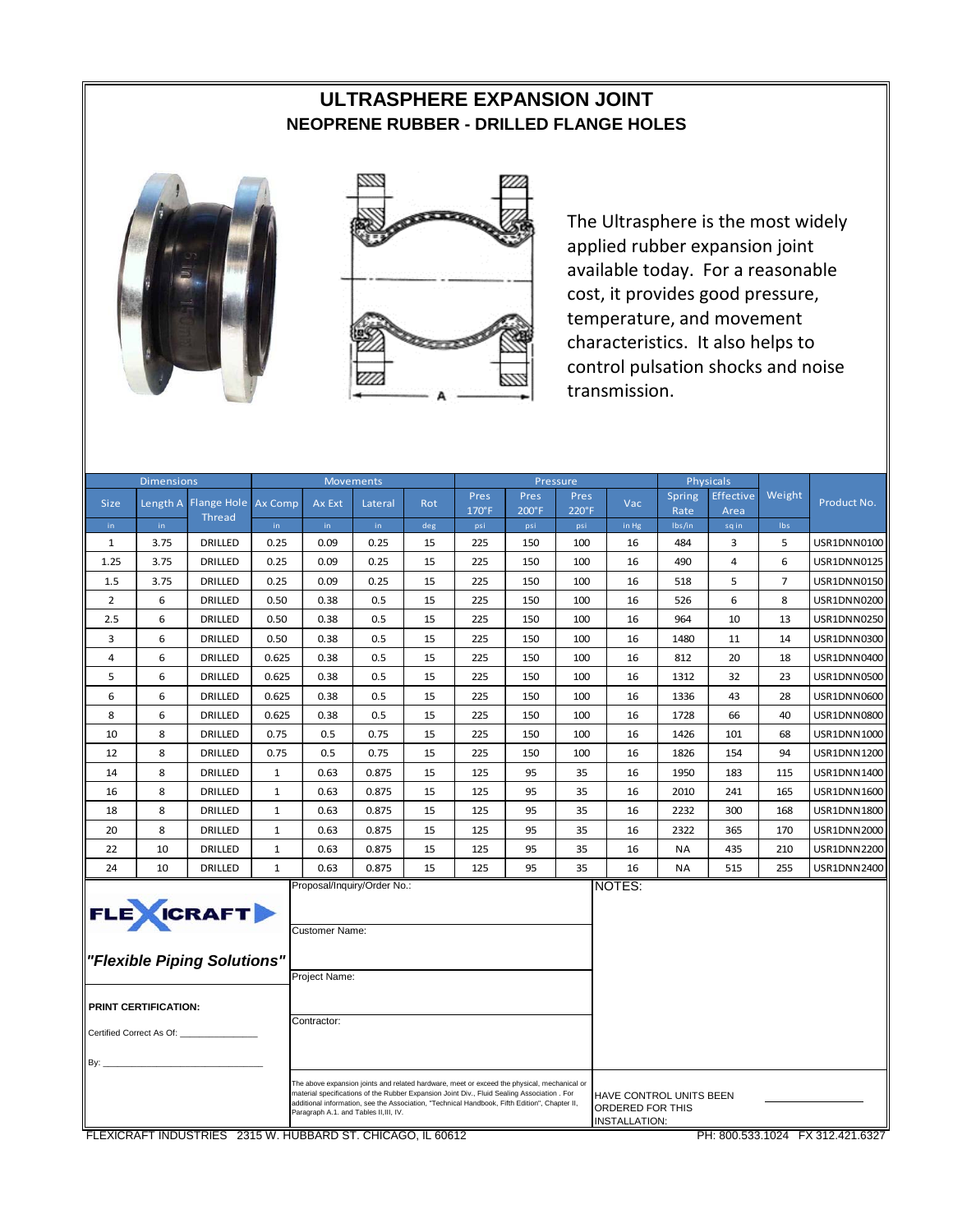# **ULTRASPHERE EXPANSION JOINT NITRILE TUBE/NEOPRENE COVER**





The Ultrasphere is the most widely applied rubber expansion joint available today. For a reasonable cost, it provides good pressure, temperature, and movement characteristics. It also helps to control pulsation shocks and noise transmission.

| <b>Dimensions</b>   |                          |                                                 |              |                                                                                                | <b>Movements</b> |           |                                                                                                                                                                                                                                                                                             |                       | Pressure   |                                                                     |                | <b>Physicals</b> |                |                   |
|---------------------|--------------------------|-------------------------------------------------|--------------|------------------------------------------------------------------------------------------------|------------------|-----------|---------------------------------------------------------------------------------------------------------------------------------------------------------------------------------------------------------------------------------------------------------------------------------------------|-----------------------|------------|---------------------------------------------------------------------|----------------|------------------|----------------|-------------------|
| <b>Size</b>         | Length A                 | <b>Flange Hole</b>                              | Ax Comp      | Ax Ext                                                                                         | Lateral          | Rot       | Pres 170°F                                                                                                                                                                                                                                                                                  | Pres 200°F Pres 220°F |            | Vac                                                                 | Spring         | <b>Effective</b> | Weight         | Product No.       |
|                     | in.                      | <b>Thread</b>                                   | in.          | in.                                                                                            | in.              |           |                                                                                                                                                                                                                                                                                             |                       |            |                                                                     | Rate<br>lbs/in | Area             | Ibs            |                   |
| in.<br>$\mathbf{1}$ | 3.75                     | $1/2 - 12NC$                                    | 0.25         | 0.09                                                                                           | 0.25             | deg<br>15 | psi<br>225                                                                                                                                                                                                                                                                                  | psi<br>150            | psi<br>100 | in Hg<br>16                                                         | 484            | sq in<br>3       | 5              | USR1PN0100        |
| 1.25                | 3.75                     | $1/2 - 12NC$                                    | 0.25         | 0.09                                                                                           | 0.25             | 15        | 225                                                                                                                                                                                                                                                                                         | 150                   | 100        | 16                                                                  | 490            | 4                | 6              | USR1PN0125        |
| 1.5                 | 3.75                     | $1/2 - 12NC$                                    | 0.25         | 0.09                                                                                           | 0.25             | 15        | 225                                                                                                                                                                                                                                                                                         | 150                   | 100        | 16                                                                  | 518            | 5                | $\overline{7}$ | USR1PN0150        |
| 2                   | 6                        | $5/8 - 11NC$                                    | 0.50         | 0.38                                                                                           | 0.5              | 15        | 225                                                                                                                                                                                                                                                                                         | 150                   | 100        | 16                                                                  | 526            | 6                | 8              | USR1PN0200        |
| 2.5                 | 6                        | $5/8-11NC$                                      | 0.50         | 0.38                                                                                           | 0.5              | 15        | 225                                                                                                                                                                                                                                                                                         | 150                   | 100        | 16                                                                  | 964            | 10               | 13             | USR1PN0250        |
| 3                   | 6                        | $5/8-11NC$                                      | 0.50         | 0.38                                                                                           | 0.5              | 15        | 225                                                                                                                                                                                                                                                                                         | 150                   | 100        | 16                                                                  | 1480           | 11               | 14             | USR1PN0300        |
| $\overline{4}$      | 6                        | 3/4-10NC                                        | 0.625        | 0.38                                                                                           | 0.5              | 15        | 225                                                                                                                                                                                                                                                                                         | 150                   | 100        | 16                                                                  | 812            | 20               | 18             | USR1PN0400        |
| 5                   | 6                        | $3/4 - 10NC$                                    | 0.625        | 0.38                                                                                           | 0.5              | 15        | 225                                                                                                                                                                                                                                                                                         | 150                   | 100        | 16                                                                  | 1312           | 32               | 23             | USR1PN0500        |
| 6                   | 6                        | $3/4 - 10NC$                                    | 0.625        | 0.38                                                                                           | 0.5              | 15        | 225                                                                                                                                                                                                                                                                                         | 150                   | 100        | 16                                                                  | 1336           | 43               | 28             | USR1PN0600        |
| 8                   | 6                        | $3/4 - 10NC$                                    | 0.625        | 0.38                                                                                           | 0.5              | 15        | 225                                                                                                                                                                                                                                                                                         | 150                   | 100        | 16                                                                  | 1728           | 66               | 40             | <b>USR1PN0800</b> |
| 10                  | 8                        | 7/8-9NC                                         | 0.75         | 0.5                                                                                            | 0.75             | 15        | 225                                                                                                                                                                                                                                                                                         | 150                   | 100        | 16                                                                  | 1426           | 101              | 68             | USR1PN1000        |
| 12                  | 8                        | DRILLED                                         | 0.75         | 0.5                                                                                            | 0.75             | 15        | 225                                                                                                                                                                                                                                                                                         | 150                   | 100        | 16                                                                  | 1826           | 154              | 94             | USR1PN1200        |
| 14                  | 8                        | DRILLED                                         | $\mathbf{1}$ | 0.63                                                                                           | 0.875            | 15        | 125                                                                                                                                                                                                                                                                                         | 95                    | 35         | 16                                                                  | 1950           | 183              | 115            | USR1PN1400        |
| 16                  | 8                        | DRILLED                                         | $\mathbf{1}$ | 0.63                                                                                           | 0.875            | 15        | 125                                                                                                                                                                                                                                                                                         | 95                    | 35         | 16                                                                  | 2010           | 241              | 165            | USR1PN1600        |
| 18                  | 8                        | DRILLED                                         | $\mathbf{1}$ | 0.63                                                                                           | 0.875            | 15        | 125                                                                                                                                                                                                                                                                                         | 95                    | 35         | 16                                                                  | 2232           | 300              | 168            | USR1PN1800        |
| 20                  | 8                        | <b>DRILLED</b>                                  | $\mathbf{1}$ | 0.63                                                                                           | 0.875            | 15        | 125                                                                                                                                                                                                                                                                                         | 95                    | 35         | 16                                                                  | 2322           | 365              | 170            | USR1PN2000        |
| 22                  | 10                       | DRILLED                                         | $\mathbf{1}$ | 0.63                                                                                           | 0.875            | 15        | 125                                                                                                                                                                                                                                                                                         | 95                    | 35         | 16                                                                  | <b>NA</b>      | 435              | 210            | USR1PN2200        |
| 24                  | 10                       | DRILLED                                         | $\mathbf{1}$ | 0.63                                                                                           | 0.875            | 15        | 125                                                                                                                                                                                                                                                                                         | 95                    | 35         | 16                                                                  | <b>NA</b>      | 515              | 255            | USR1PN2400        |
|                     | PRINT CERTIFICATION:     | <b>FLE</b> CRAFT<br>"Flexible Piping Solutions" |              | NOTES:<br>Proposal/Inquiry/Order No.:<br><b>Customer Name:</b><br>Project Name:<br>Contractor: |                  |           |                                                                                                                                                                                                                                                                                             |                       |            |                                                                     |                |                  |                |                   |
| By:                 | Certified Correct As Of: |                                                 |              | Paragraph A.1. and Tables II, III, IV.                                                         |                  |           | The above expansion joints and related hardware, meet or exceed the physical, mechanical or<br>material specifications of the Rubber Expansion Joint Div., Fluid Sealing Association . For<br>additional information, see the Association, "Technical Handbook, Fifth Edition", Chapter II, |                       |            | HAVE CONTROL UNITS BEEN<br>ORDERED FOR THIS<br><b>INSTALLATION:</b> |                |                  |                |                   |